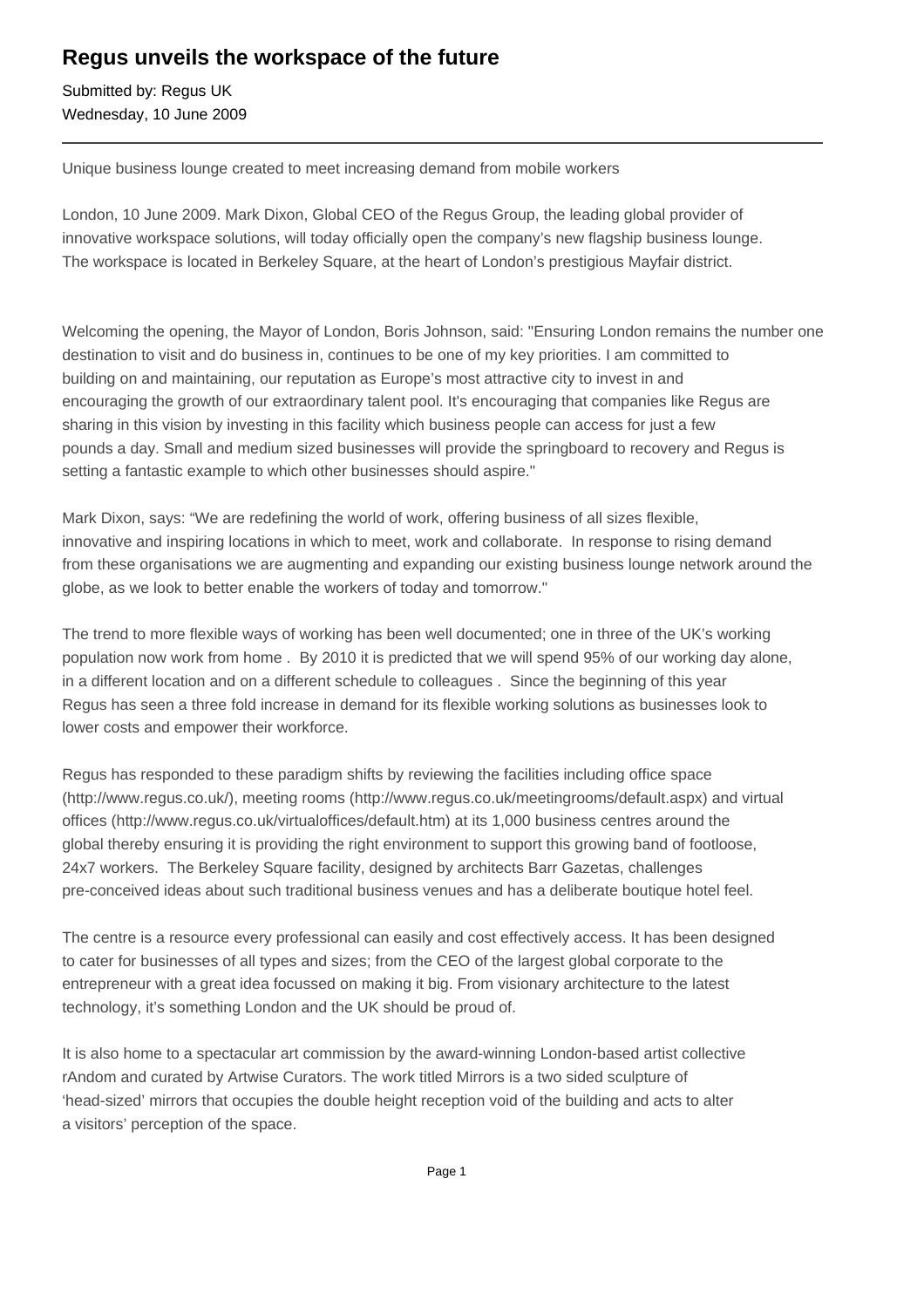## ENDS

## About Regus

The Regus Group is the world's leading provider of pioneering workplace solutions, with products and services ranging from fully equipped serviced office space (http://regus.co.uk/), to professional meeting rooms (http://regus.co.uk/meetingrooms/default.aspx), virtual offices (http://regus.co.uk/virtualoffices/default.htm), business lounges and the largest network of videoconferencing studios. The Regus Group delivers a new way to work, whether it's from home, on the road or from an office. Clients such as Google, GlaxoSmithKline, IBM and Nokia join thousands of growing small and medium businesses that benefit from outsourcing their office and workplace needs to The Regus Group, allowing them to focus on their core business.

Over 200,000 clients a day benefit from Regus Group facilities spread across a global footprint of 1000 locations in 450 cities and 75 countries, which allows individuals and companies to work wherever, however and whenever they want to.

For more information about how The Regus Group can help business owners expand their presence, reduce risk and compete effectively, visit www.regus.co.uk.

## About rAndom – artists of Mirrors in the atrium

rAndom is a London-based art & design collective founded in 2002 by Stuart Wood, Flo Ortkrass & Hannes Koch with a vision to create experiential art. Their work harbours a curiosity towards experimental processes, which include interactive installations, commissioned works & performance projects. They aim to re-interpret the 'cold' nature of digital-based art through concepts of integrating human behavioural qualities into inanimate objects & architectural spaces. rAndom trained at the Royal College of Art, London. Works have been shown in major international museums & galleries. 'The Observer' recognised rAndom in the top ten creative talents in UK Art & Design. Their projects have won the iF Design Award 2005 & 2006; Wallpaper\* Design Award 2006; & Creative Futures Award 2005.

About Artwise Curators - curators and art project managers for art commission in the atrium Artwise Curators are a London-based collective of curators who work with both private and public collections and clients with an aim of supporting and promoting artistic excellence and encouraging cross-pollination between creative disciplines. Over the last 12 years, Artwise has achieved a wide range of arts projects spanning the public, private, commercial and museum worlds; including: initiating and managing large-scale commissions; curating temporary exhibitions; creating and managing private and selected corporate art collections; producing high-quality art publications; setting up prizes and award schemes; leading research and feasibility studies; and regular consultation exercises. In 2008 Artwise completed several commissions for British Airways at Heathrow's Terminal 5, two of which have been nominated for the 'Brit Insurance Design of the Year Award 2009' at the Design Museum, London. For more information please visit: www.artwisecurators.com